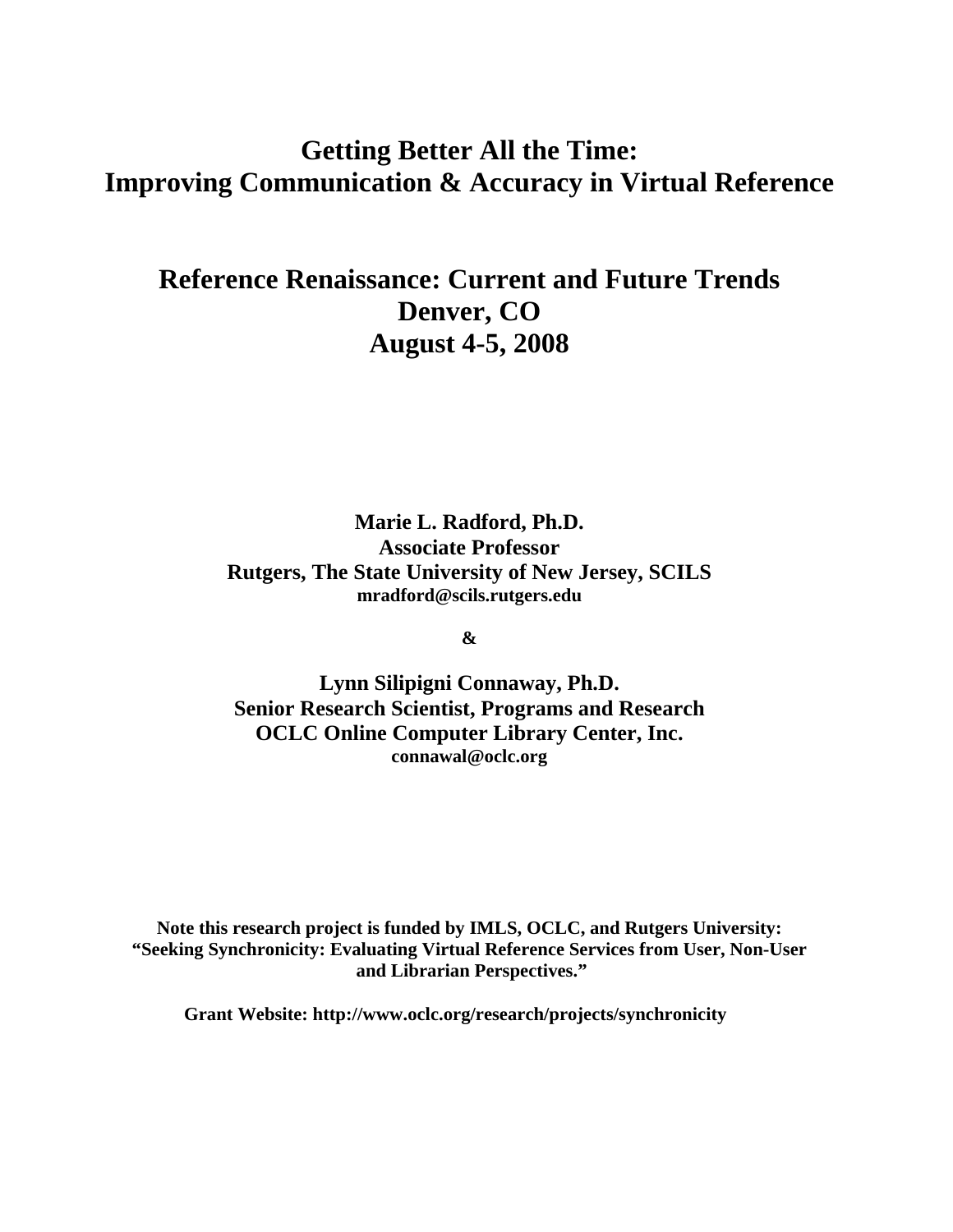# **Radford Category Scheme for Interpersonal Communication in Chat Reference**

| <b>FACILITATORS</b>                                          |  |  |  |  |
|--------------------------------------------------------------|--|--|--|--|
| <b>Greeting Ritual</b>                                       |  |  |  |  |
| <b>Deference</b>                                             |  |  |  |  |
| Agreement to Try what is Suggested, or to Wait               |  |  |  |  |
| Apology                                                      |  |  |  |  |
| Asking for Other to Be Patient                               |  |  |  |  |
| <b>Expressions of Enthusiasm</b>                             |  |  |  |  |
| <b>Suggesting Strategy or Explanation</b>                    |  |  |  |  |
| Thanks                                                       |  |  |  |  |
| Polite Expressions                                           |  |  |  |  |
| Praise, Admiration                                           |  |  |  |  |
| <b>Self-Deprecating Remarks</b>                              |  |  |  |  |
| <b>Rapport Building</b>                                      |  |  |  |  |
| Familiarity                                                  |  |  |  |  |
| Humor                                                        |  |  |  |  |
| Hedges/Interjections (e.g., well, oh)                        |  |  |  |  |
| <b>Offering Confirmation</b>                                 |  |  |  |  |
| Approval                                                     |  |  |  |  |
| Empathy                                                      |  |  |  |  |
| Inclusion                                                    |  |  |  |  |
| <b>Offering Reassurance</b>                                  |  |  |  |  |
| <b>Encouraging Remarks, Praise</b>                           |  |  |  |  |
| <b>Enthusiastic Remarks</b>                                  |  |  |  |  |
| Repair, Self Correction                                      |  |  |  |  |
| Seeking Reassurance, Confirmation, or Self Disclosure        |  |  |  |  |
| <b>Self Disclosure</b>                                       |  |  |  |  |
| Admitting Lack of Knowledge, At a Loss as to Where to Search |  |  |  |  |
| <b>Explaining Search Strategy</b>                            |  |  |  |  |
| <b>Explaining Technical Problems</b>                         |  |  |  |  |
| Offer Personal Opinion, Advice, Value Judgment               |  |  |  |  |
| Use of Informal Language                                     |  |  |  |  |
| Alternate Spelling, Abbreviated Single Words (e.g., info)    |  |  |  |  |
| <b>Lower Case</b>                                            |  |  |  |  |
| <b>Slang Expressions</b>                                     |  |  |  |  |
| Rerepresentation of Nonverbal Cues                           |  |  |  |  |
| <b>ALL CAPS</b>                                              |  |  |  |  |
| Alpha-Numeric Shortcuts (e.g., 18r for later)                |  |  |  |  |
| Asterisk for emphasis                                        |  |  |  |  |
| Ellipsis                                                     |  |  |  |  |
| Emoticons                                                    |  |  |  |  |
| Phrase Abbreviations (e.g., FYI, for your information)       |  |  |  |  |
| Spells Out Nonverbal Behaviors (e.g., ha ha)                 |  |  |  |  |
| Punctuation or Repeated Punctuation                          |  |  |  |  |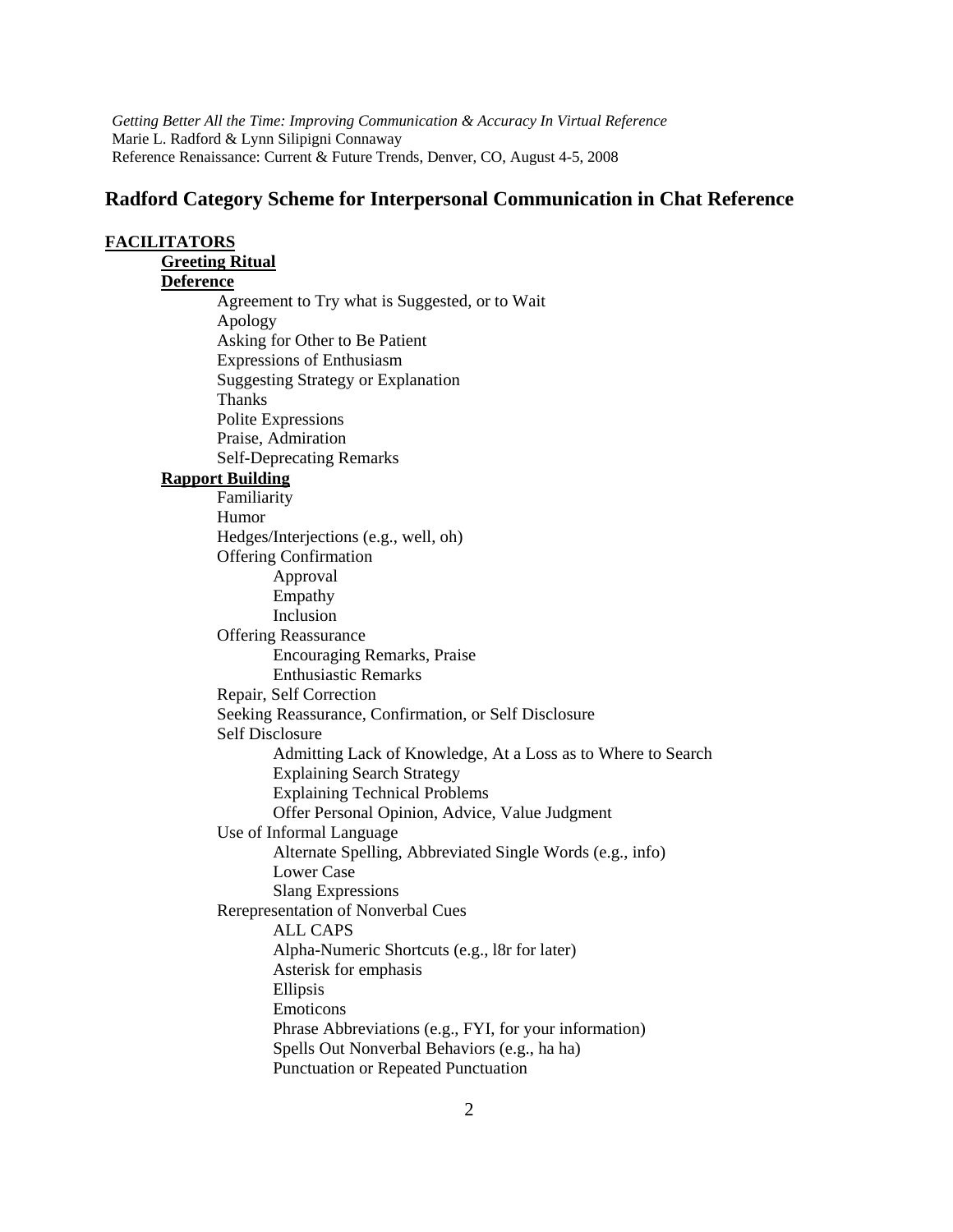#### **FACILITATORS (CONTINUED)**

#### **Closing Ritual**

 Explanation for Signing Off Abruptly Invites to Return if Necessary Makes Sure User Has No More Questions Offers to Continue Searching & E-Mail Answer

### **BARRIERS**

### **Negative Closure**

 Abrupt Ending Disclaimer Failure to Refer Ignoring Cues That User Wants More Help Premature or Attempted Closing Premature Referral Sends To Google

#### **Relational Disconnect Failure to Build Rapport**

 Condescending Derisive Use of Spelling Out NV Behaviors Disconfirming Failing to Offer Reassurance Failure or Refusal to Provide Info Goofing Around Ignoring Humor Ignoring Self-Disclosure Impatience Inappropriate Script or Inappropriate Response Inappropriate Language Jargon, No Explanation Lack of Attention or Ignoring Question Limits Time Mirrors Rude Behavior Mistakes Misunderstands Question Reprimanding Robotic Answer Rude or Insulting

© Marie L. Radford & OCLC, 2008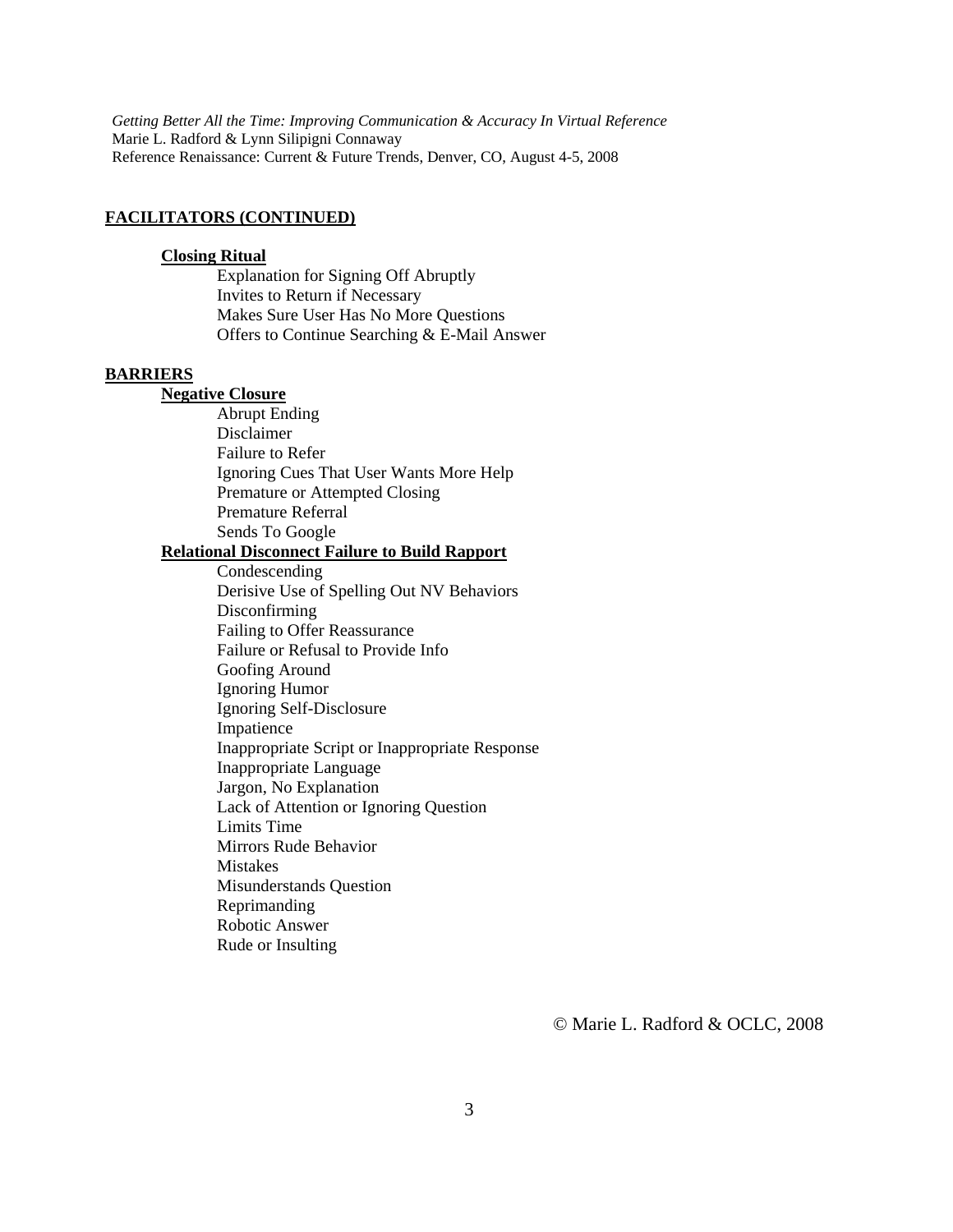# **Sample Transcript with Relational Facilitators "Mathematics in the Islamic Empire" (Note: U=User, L=Librarian)**

| 1              | U | i need a good website about the accomplishments of mathrmatics during the islamic empire                                                                                                                                                 |
|----------------|---|------------------------------------------------------------------------------------------------------------------------------------------------------------------------------------------------------------------------------------------|
| $\overline{2}$ | L | [A librarian will be with you in about a minute.]                                                                                                                                                                                        |
| 3              | L | [A librarian has joined the session.]                                                                                                                                                                                                    |
| $\overline{4}$ | L | [You have been conferenced with name of service]                                                                                                                                                                                         |
| 5              | L | (Name) welcome to (service name) I'm looking at your question right now; it will be just a<br>moment.                                                                                                                                    |
| 6              | L | Hi (name) - sorry about the delay there. This is (name), a librarian in (city)                                                                                                                                                           |
| $\overline{7}$ | U | оk                                                                                                                                                                                                                                       |
| 8              | L | Okay, we should be able to find something on that topic. Math and Islam. Just a minute or<br>two while I search. Please let me know if there's anything specific in this area that you're<br>looking for, okay?                          |
| 9              | U | i don;t care about the delay i have plenty of time                                                                                                                                                                                       |
| 10             | L | Thanks for understanding. We just had a very busy spell on the service and I just finished<br>up another call. Let's see searching now.                                                                                                  |
| 11             | U | i just need any certan mathematicians or the accomplishments of mathematics during the<br>islamic Empire                                                                                                                                 |
| 12             | L | Okay, to start I'm going to send you an article linked from the Math Forum:                                                                                                                                                              |
| 13             | L | [Page sent]                                                                                                                                                                                                                              |
| 14             | L | It should show on your screen in just a few seconds. Are you able to see it? the title is<br>Arabic mathematics : forgotten brilliance?                                                                                                  |
| 15             | U | thank you very much                                                                                                                                                                                                                      |
| 16             | L | Great - glad you can see it! There was one other article - did you want me to send it to you,<br>or are you okay with just this one?                                                                                                     |
| 17             | U | yes plaese                                                                                                                                                                                                                               |
| 18             | L | Okay, just a sec.                                                                                                                                                                                                                        |
| 19             | L | [Page sent]                                                                                                                                                                                                                              |
| 20             | U | i spelled please wrong                                                                                                                                                                                                                   |
| 21             | L | The title of this 2nd page I just sent was, "The Arabic numeral system"                                                                                                                                                                  |
| 22             | U | thank you                                                                                                                                                                                                                                |
| 23             | L | No problem on the spelling. :) Typing this fast it's giong to happen.                                                                                                                                                                    |
| 24             | L | *going*                                                                                                                                                                                                                                  |
| 25             | L | Okay, what do you think? Will these answer your questions?                                                                                                                                                                               |
| 26             | U | yes thank you                                                                                                                                                                                                                            |
| 27             | L | Great! Please do write us back if you need anything else.                                                                                                                                                                                |
| 28             | L | Thank you for using (name service)! If you have any further questions, please contact us<br>again. If you provided an e-mail address, you should receive a full transcript in a few<br>minutes. You may click the "End Call" button now. |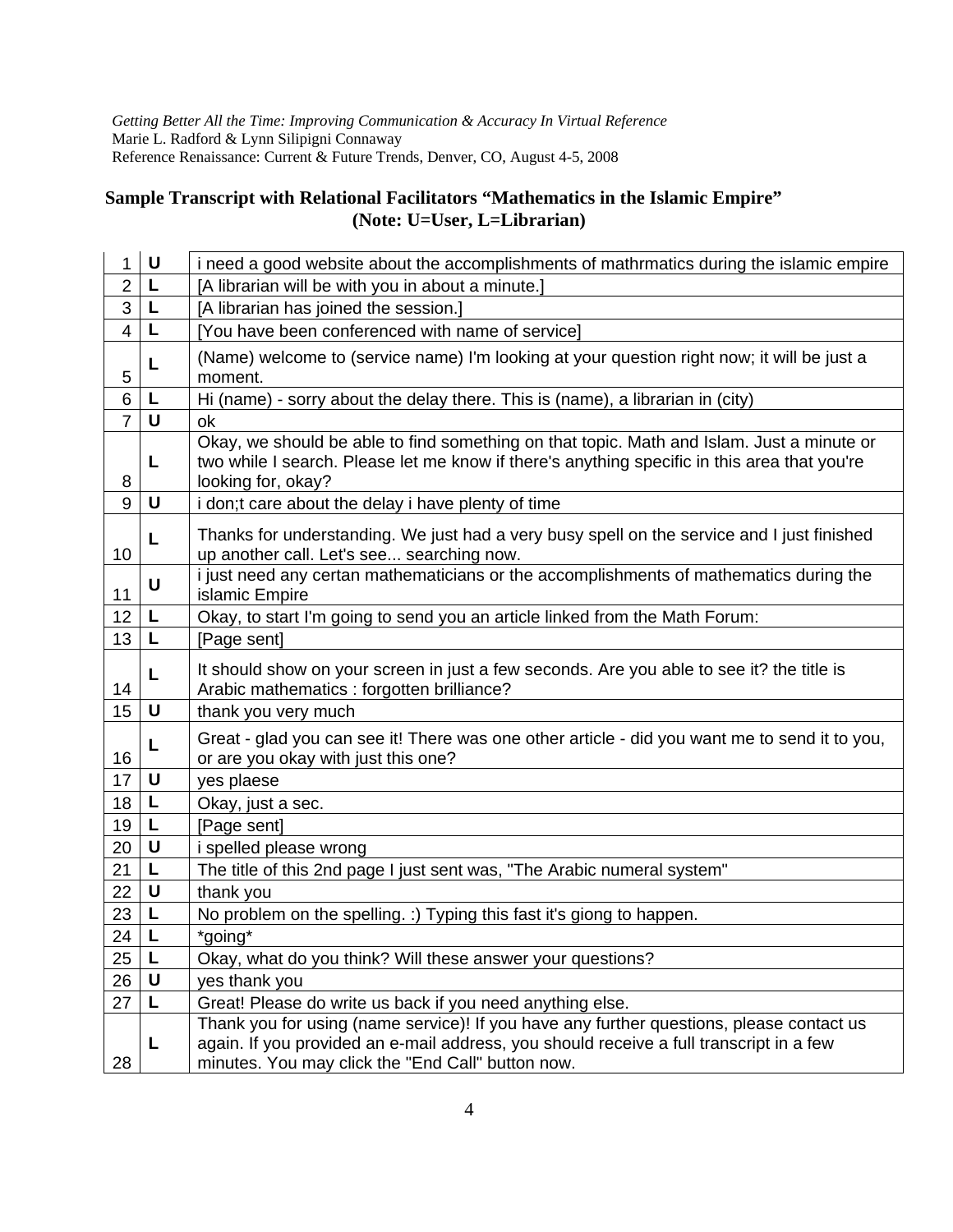# **Sample Transcript with Relational Barriers "Physics" (Note: U=User, L=Librarian)**

| 1                       |        | U Physics                                                                              |
|-------------------------|--------|----------------------------------------------------------------------------------------|
| $\overline{2}$          | LI     | [Please hold for the next available librarian. If you would like a transcript of this  |
|                         |        | session emailed to you, please type your full email address now.]                      |
| 3                       |        | $L$ [A librarian has joined the session.]                                              |
| $\overline{\mathbf{4}}$ |        | $U$ when you drive forward in a bumper car at high speed and then you slam into the    |
|                         |        | car in front of you, you find yourself thrown forward in your car. Which way is ur car |
|                         |        | accelerating?                                                                          |
| 5                       |        | thank you for holding I was working with another patron.                               |
| 6                       |        | Is this a homework question.                                                           |
| 7                       | LI     | I'm not an expert on driving so I really can't answer that.                            |
| 8                       | U      | can u find a website or something                                                      |
| 9                       |        | I'm not sure what you are asking.                                                      |
| 10                      | $\cup$ | when you drive forward in a bumper car at high speed and then you slam into the        |
|                         |        | car in front of you, you find yourself thrown forward in your car. Which way is ur car |
|                         |        | accelerating?                                                                          |
| 11                      | U      |                                                                                        |
| 12                      |        | U hello?                                                                               |
| 13                      |        | Is this a homework a homework assignment. what subject is it.                          |
| 14                      |        | I really don't understand how I can answer that for you.                               |
| 15                      | U      | can i hav another librarian                                                            |
|                         |        |                                                                                        |
| 16                      |        | The information you gave you me does not help me find any resources to help you.       |
| 17                      | LI     | What do you mean by which way is your car accerlaerating. Are you sure thats what      |
|                         |        | your assignment asks.                                                                  |
| 18                      |        | U yes                                                                                  |
| 19                      |        | What subject is this question from?                                                    |
| 20                      |        | $U$ physics                                                                            |
| 21                      |        | Okay just one moment.                                                                  |
| 22                      |        | [Page sent]                                                                            |
| 23                      | LI     | This is one site that may help.                                                        |
| 24                      | LI     | [Page sent]                                                                            |
| 25                      | L      | [Page sent - LeapStart Learning Table. Learning Starts Here!]                          |
|                         |        |                                                                                        |
| 26                      |        | this is another site that youmay try forhelp.                                          |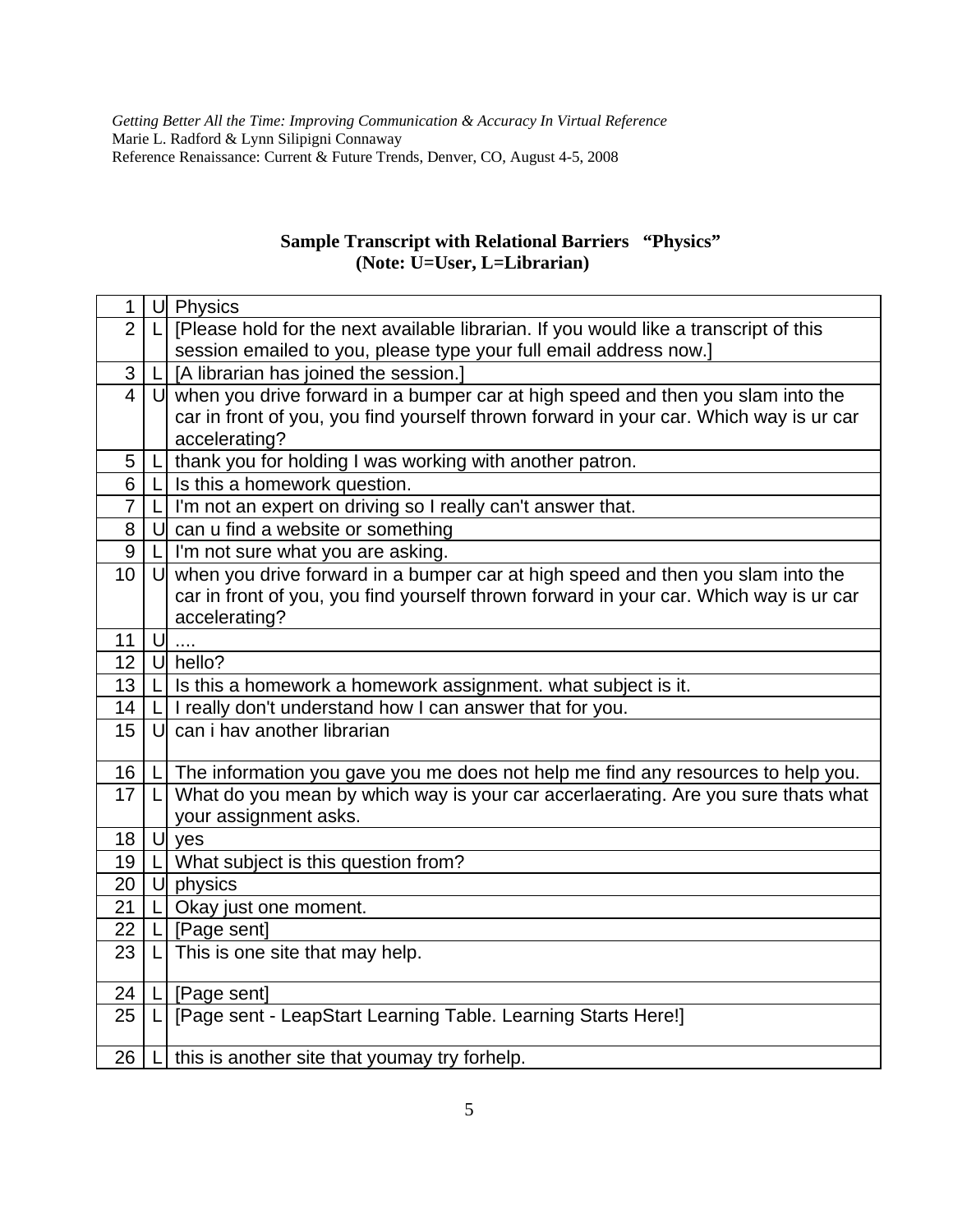| 27 |    | When we disconnect youwill have these links in a transcript.                   |
|----|----|--------------------------------------------------------------------------------|
| 28 |    | [Page sent]                                                                    |
| 29 |    | This site looks to be very helpful.                                            |
| 30 |    | [Page sent - The Physics Classroom]                                            |
| 31 |    | [Page sent - The Physics Classroom]                                            |
| 32 |    | [Page sent - The Physics Classroom]                                            |
| 33 | Ul | this isn't helpful                                                             |
| 34 |    | Well I really don't have any other resources that can assit you.               |
| 35 |    | [Page sent - The Physics Classroom]                                            |
| 36 |    | I cannot answer the question for you, I don't have the physics knowledge.      |
| 37 |    | Maybe you will need to ask your instructor for a clear understanding.          |
| 38 |    | [Page sent - The Physics Classroom]                                            |
| 39 | Ul | do u kno ne1 who does                                                          |
| 40 |    | [Page sent - The Physics Classroom]                                            |
| 41 |    | Sorry I do not.                                                                |
| 42 | U  | ok                                                                             |
| 43 |    | I have a few patron that I ned to assist.                                      |
| 44 | U  | ok bye                                                                         |
| 45 |    | [Thank you for using (service name)! If you have any further questions, please |
|    |    | contact us again.]                                                             |
| 46 |    | Note to staff: COMP [user has closed this session]                             |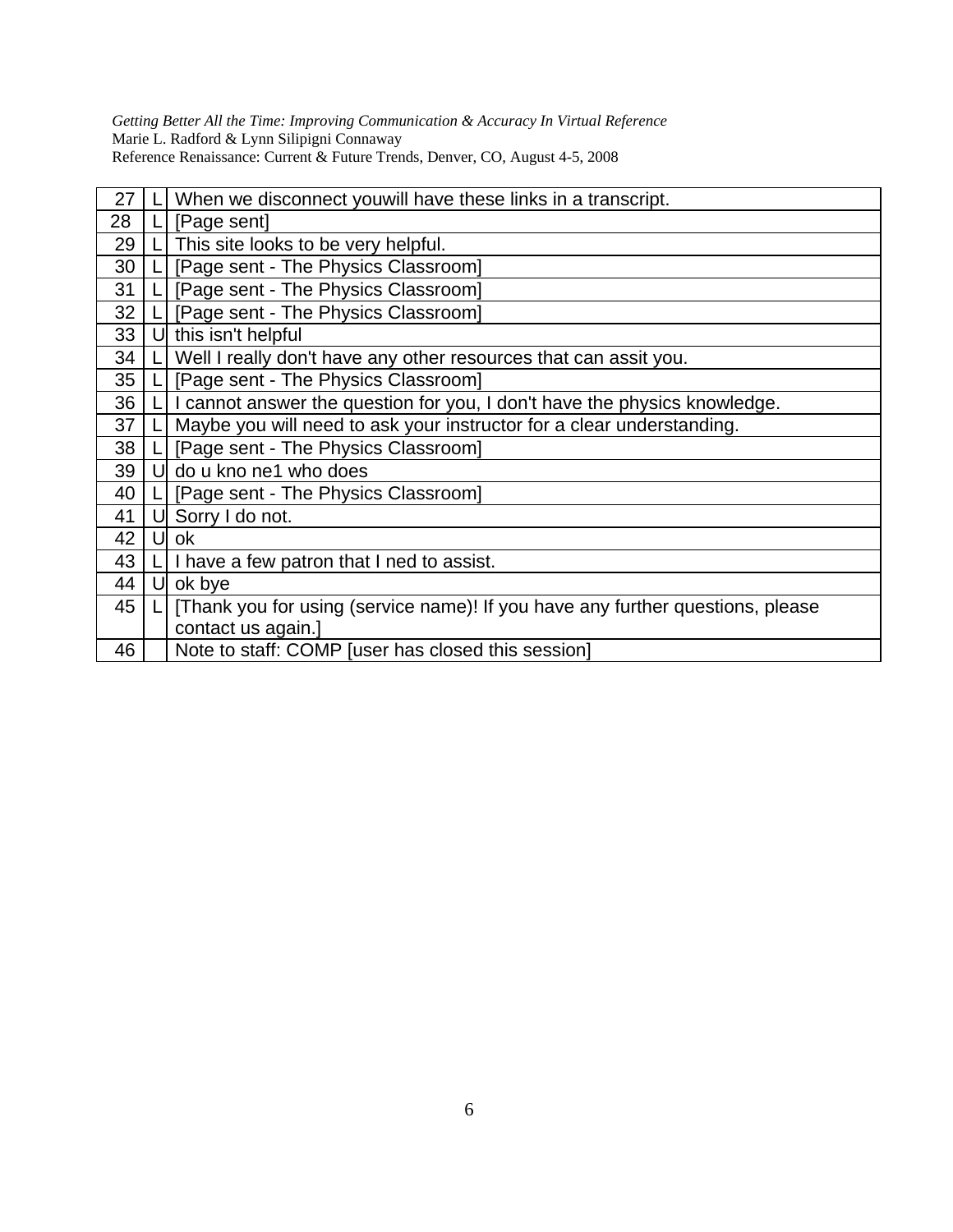# **Checklist of Recommendations for Facilitating Interpersonal Communication in Chat Reference**

# **General Notes**

- Always remember that your interpersonal skills and experience are transferable to the chat environment.
- There is a general misunderstanding that interpersonal niceties are not important in chat or virtual settings. Interpersonal dimensions are present and vitally important in virtual communication.
- The large majority of time spent in virtual interactions is spent in the searching process, not in interpersonal exchanges.
- Type short sentences and hit send frequently at appropriate places to maintain "word contact." If you are going to be searching for a while, continue to send short reassurances (e.g., searching…) so the users know you have not disconnected.

# **Greeting**

- Give a personal greeting after the script (can be a quick "Hi!")
- Use the person's first name in your response, younger users especially like a personal approach. This softens the anonymous environment and may head off problems.
- When reading user's initial question, look for any self-disclosure or indications that the user is seeking reassurance (Can you help me?) and provide an appropriate response.
- When initial question looks complex, immediately let the user know that you think this may take some time and ask if they have the time to wait while you search. Users sometimes expect instant answers, like when they search Google, but often they are multitasking and may not mind waiting.
- If you can see that the user is from a geographically remote place, you may want to make a comment on this right away (e.g., How's the weather in Florida? It's snowing here in Maryland). This gently alerts the user that a question about local information may have to be referred.

# **Strategies for Building Rapport**

- As appropriate, be willing to self-disclose, to provide information about yourself, to use "I" statements. This can mean:
	- o Offering personal opinion/advice/value judgment (e.g., I think that you will have more success if you do X; or I have used this strategy before and it works!)
	- o Admitting lack of knowledge (e.g., I don't know what you mean, could you be more specific? I have not heard of this term before, can you tell me what it means?)
	- o Ask for confirmation as needed (e.g., Is this what you mean?)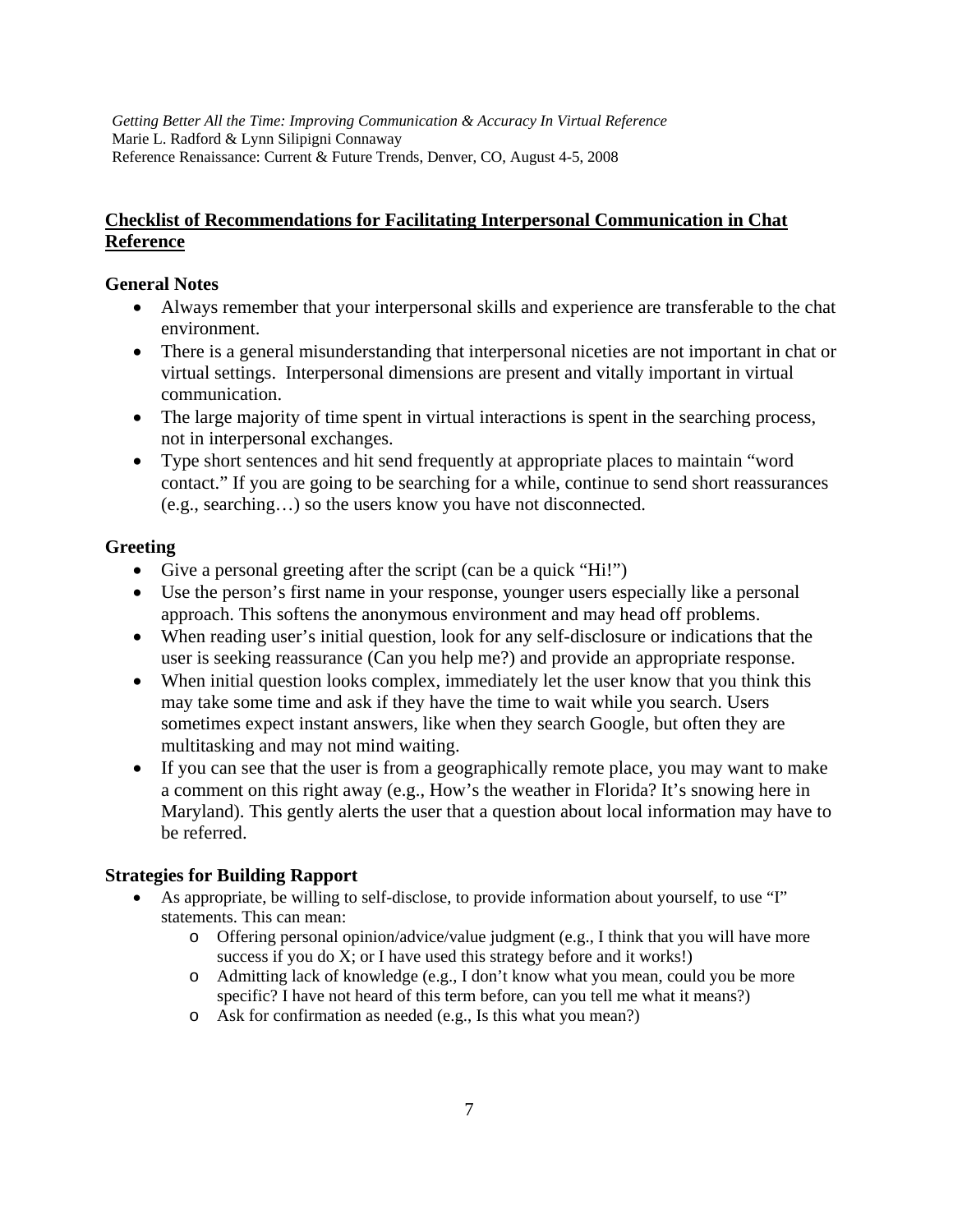- Acknowledge user self-disclosure (e.g., I'm sorry you're not feeling well and are unable to travel to your library, let me see how I can help. Then, at the closing, "feel better soon!")
	- o Be empathetic when users self-disclose difficulty or frustration. (e.g., It is frustrating when our technology doesn't work!)
- Include user in search process (e.g., Let's try this; We'll look here first; Would it be ok if  $we...$
- Indicate your approval as appropriate (e.g., That's great! or Good for you!)
- Offer reassurance when users indicate that they are tentative, or unsure of how to proceed. Realize that they can be fearful of your disapproval (if, for example, they have poor computer skills).
	- o Use encouraging remarks, praise, and enthusiastic remarks as appropriate.
	- o Humor also can be reassuring, as can the use of self-deprecating remarks (I'm not the world's best speller either!)
- Mirror the level of formality/informality of the user
	- o If they use informal language, feel free to be less formal (as appropriate).
- Be deferential and respectful of all users.
	- o Use polite expressions as appropriate (e.g., please, thanks, you're welcome, etc.).
	- o Apologize as appropriate (e.g., use sorry, unfortunately, or oops).

# **Compensation for Lack of Nonverbal Cues**

- Mirror the user's style. If they use shortcuts, acronyms, abbreviations, and emoticons (smileys), feel free to do so also (as appropriate).
	- o You may see more "chat speak" in younger users, respond in kind if you are comfortable doing so.
- If you are not comfortable using emoticons, you can spell out nonverbal behaviors or use interjections (e.g., hmmm, oh, ha ha, grin).
- Use repeated punctuation for emphasis (e.g., !!!, or ??).
- Use ellipsis to indicate more to come (e.g., still searching…)
- Be careful when using ALL CAPS, this may seem like a reprimand or like shouting (e.g., Don't EVER …).

## **Closing**

- Always give a personal closing (can be a quick "bye!")
- In the closing, as in the greeting, be sure to respond to self-disclosure, enthusiasm, or polite expressions. (e.g., if the user says: "This is a great service!" Don't just send them the scripted closing, give an appropriate response like "Glad you think so, thanks!")
- Avoid premature closing, make sure you have answered users question(s) completely. Ask if they need anything else before closing.
- Look for subtle cues that the user wants more help. (e.g., "Well, thanks for your help" is one example, the "well" hedge may indicate that they are settling for what you have provided, but really want more.)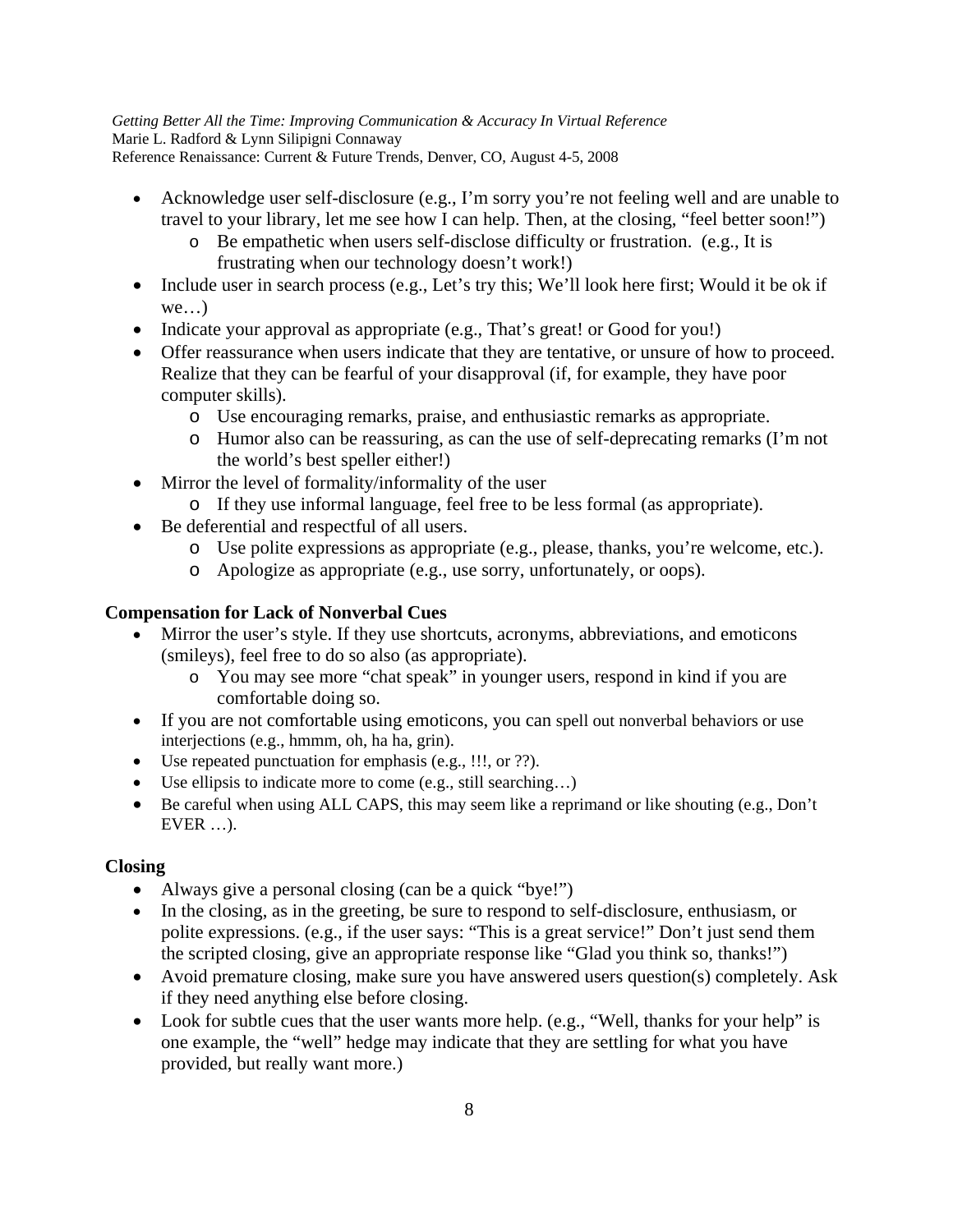# **Relational Barriers to be Avoided**

- Avoid robotic answers.
- Avoid sending an inappropriate script (e.g., a welcome script half-way through).
- Don't ignore user self-disclosure or use of humor. If the user makes a joke (even if it is lame!) respond with a ;-) or ha!
- Avoid failing to offer reassurance when the user seeks it.
- Don't ignore parts of questions or additional questions.
	- o When dealing with a several part question let the user know that you will take the questions in order.
	- o If busy, indicate that you will start with question one, and may have to answer the others by e-mail.
- Avoid being condescending or disconfirming.
- Avoid negative closure
	- o Premature Closing make sure that you have answered all questions.
	- o Abrupt ending let user know you are going to close.
	- o Disclaimer don't indicate that question is unanswerable or problematic before checking, many things previously unavailable may now be accessible. Provide a good referral if you are unable to answer question.
	- o Never ignore cues that user wants more help, even if it means asking them to wait while you help others.

© Marie L. Radford & OCLC, 2008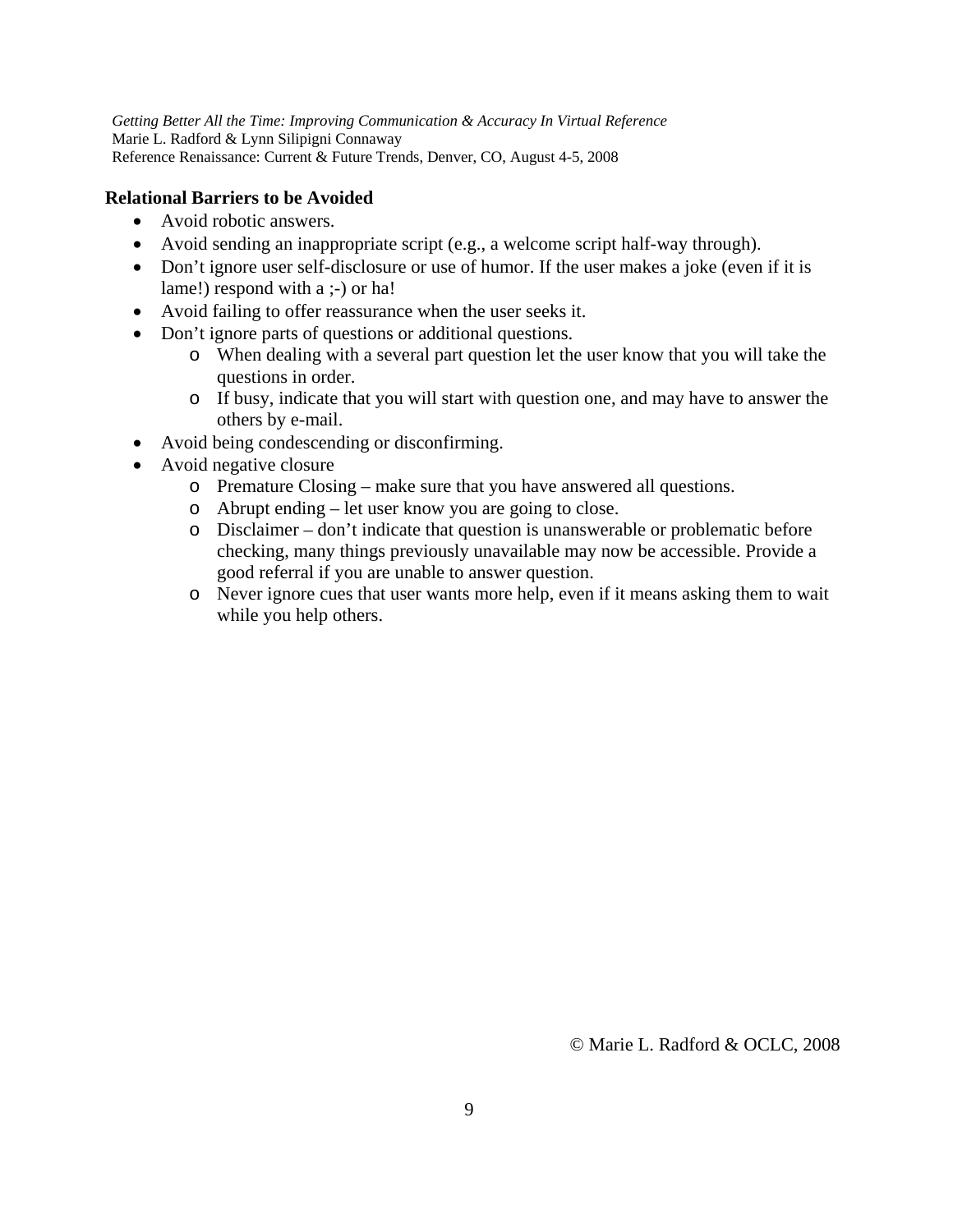# **Checklist for Encounters with Rude/Impatient Users**

- Remember you have skills and experience in dealing with rude/impatient people in faceto-face encounters – these skills can be just as effective in virtual encounters.
- Don't "mirror" rude behavior; this only provokes further rudeness.
- Be polite and professional at all times.
- Resist the urge to reprimand or admonish users for rude behavior or FLAMING, again this only provokes more rude behavior.
- Avoid jargon or language that will create a barrier or send the message that you are blindly following the rulebook.
- Apologize to the user as appropriate, this does not mean that you are accepting blame.
	- o An apology can diffuse potentially rude behavior on line.
	- o E.g., I'm sorry that you had to wait so long; our service is very busy today.
	- o E.g., I'm sorry that I can't help with your request this time, please visit your local library for that information.
- When users are impatient (Hurry, hurry!), let them know <u>realistically</u> how long you think that the search for the information they need will take. If you think it will take more than a minute or so, let them know. Present alternatives and let them decide.
	- o E.g., I know you are in a hurry, but this will take about 4 to 5 minutes. Can you wait?
	- o If they can't wait, apologize (e.g., I'm sorry I can't answer your question quickly, but I can e-mail that answer to you within 2-3 days).
- If the user complains about library service or another chat librarian, thank them for bringing their concern to your attention and promise to follow-up. Regard a complaint as a gift, as a way to improve service.
- Don't be condescending to a person with a "simple question." Sometimes parents are helping their children with homework and you may insult them. Treat all users with equal courtesy and respect.
- Realize that the rude users are in the minority, but understand that you will encounter one now and then.
- Don't take rude behaviors personally, sometimes users are stressed by deadlines and other life problems and their rudeness and impatience usually has nothing to do with you or your service.

© Radford, 2004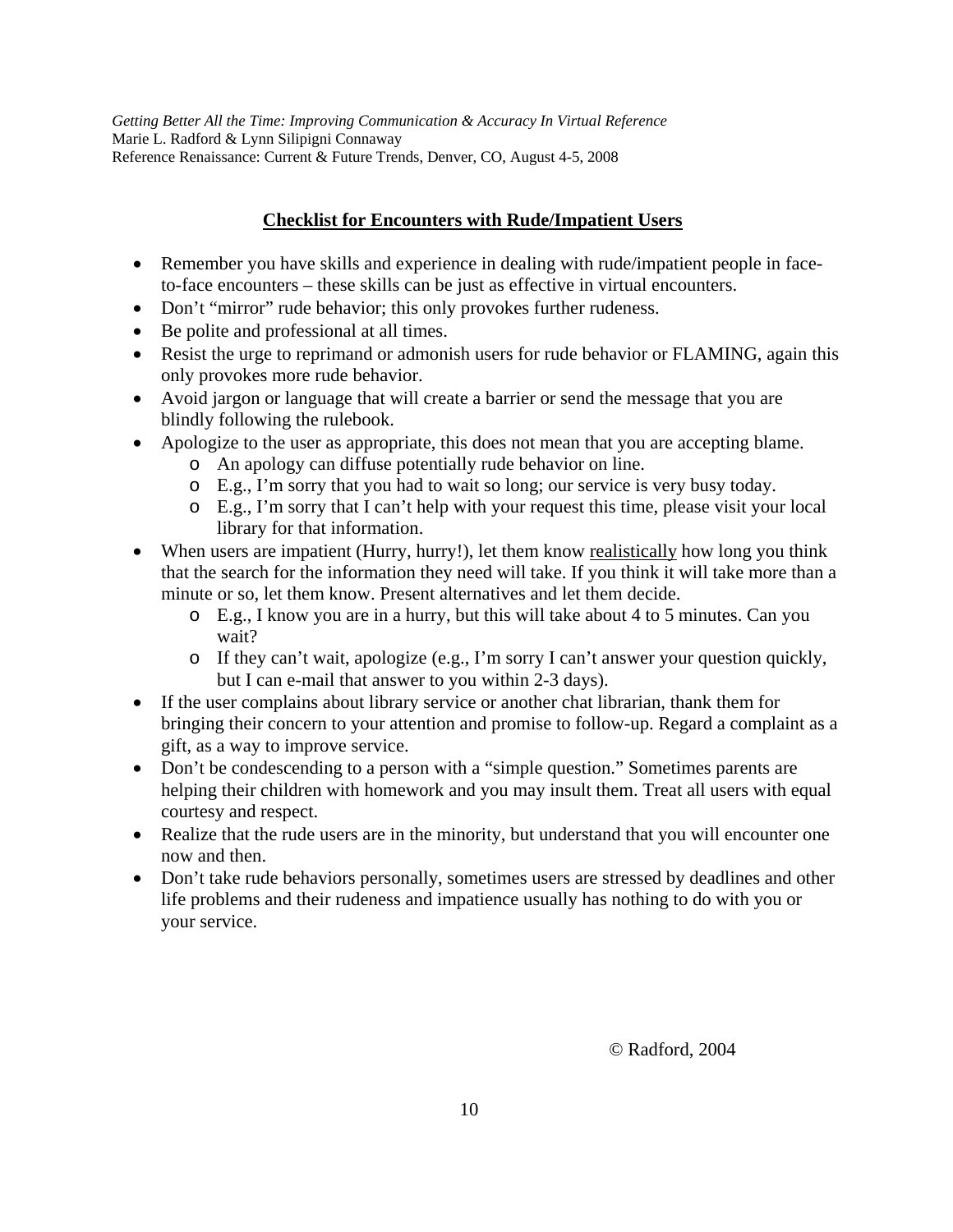# **Smileys/Emoticons and Chat Abbreviations & Short Cuts**

- :-) or :) Basic smiley, used for sarcastic or joking statement.
- $i-j$  or ;) Winking smiley, used for flirtatious and/or sarcastic remark.
- $:-(-\sigma r)(\sigma r)(\sigma r)$  Frowning smiley, used for sad, depressed, upset, did not like last statement.

Adapted from: The Unofficial Smiley Dictionary [http://paul.merton.ox.ac.uk/ascii/smileys.html]

### **Chat/Texting Abbreviations & Short Cuts**

These terms are used in chat/texting for fewer key strokes. Frequently used ones are in bold.

- **\* Indicates a correction is being made, usually of a typo (e.g., sarry \*sorry)**
- ? Indicates, "I have a question"
- **aesp As early as possible**
- afaik As far as I know I
- **asap As Soon As Possible**
- ayt Are you there?
- **b4n Bye For Now**
- bak Back At Keyboard
- bbl Be Back Later
- bfn Bye For Now

# **brb Be Right Back**

### **btw By The Way**

- bye? "Are you ready to say goodbye?" If so, the other person replies "BYE"
- bykt But You Knew That
- cu See You (also cu2 See You, Too).
- cul or cul8r See You Later

## **dawg Dog, pal, used as a friendly greeting ( e.g., Hey Dawg!)**

- dk Don't Know
- **eod End of discussion**
- **em? Excuse me?**
- f2f or ftf Face To Face
- **fyi For Your Information**
- fyeo For Your Eyes Only
- **<g> or <grin> Speaker is grinning,** also <smile> <wink> etc.
- **gal Get A Life**
- **gbh Great Big Hug**
- gfn Gone For Now
- gmta Great Minds Think Alike
- h&k or hak Hugs and Kisses

### **hag Have a Good (one or day)**

- **hf Have Fun**
- hth Hope That Helps!
- iae In Any Event
- **ic I See**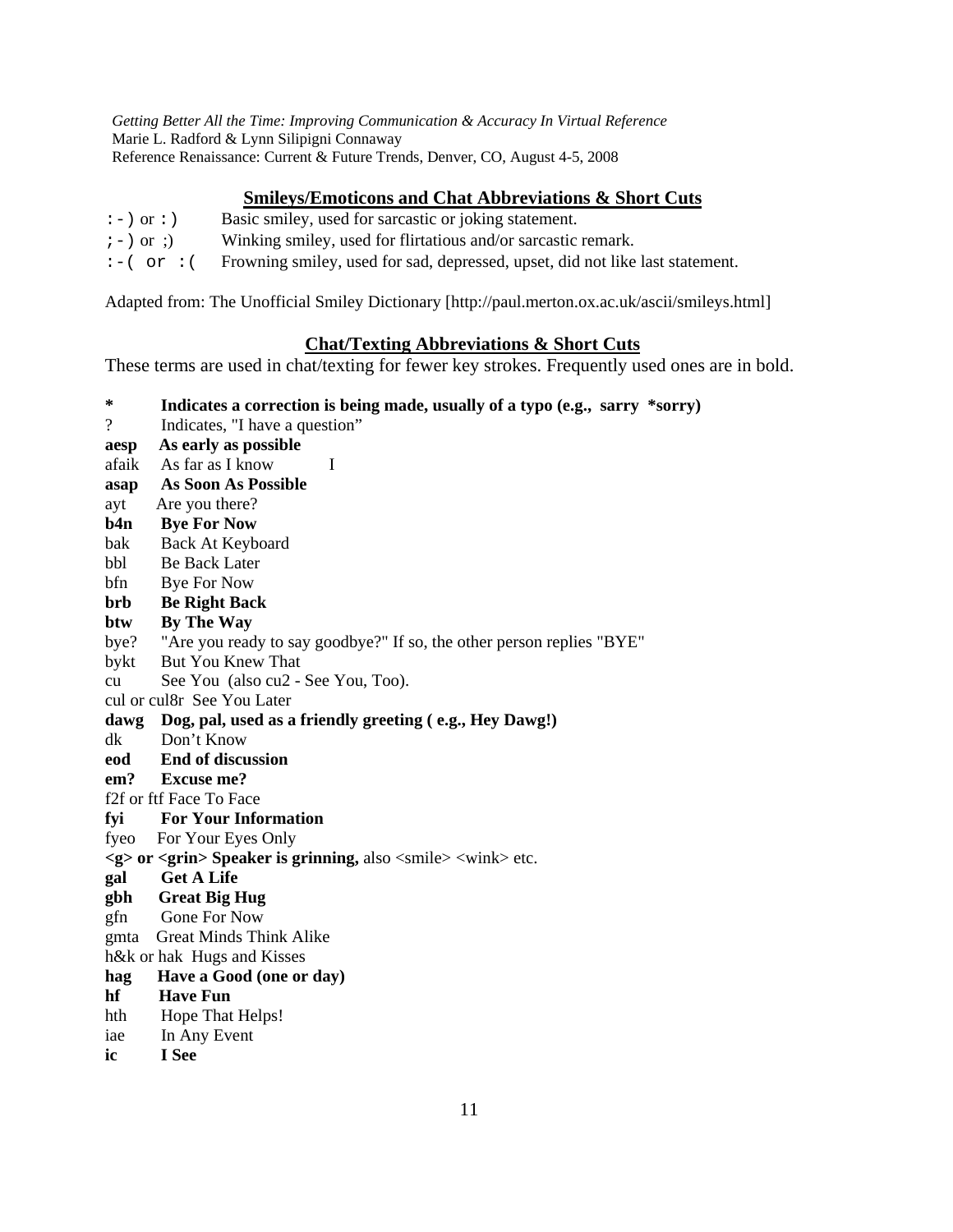| iykwim If You Know What I Mean |                                                                                     |  |  |  |  |
|--------------------------------|-------------------------------------------------------------------------------------|--|--|--|--|
|                                | imho, imo In My Humble Opinion, In My Opinion                                       |  |  |  |  |
| jam                            | <b>Just A Minute</b>                                                                |  |  |  |  |
| jk                             | <b>Just Kidding</b>                                                                 |  |  |  |  |
| jw                             | <b>Just Wondering</b>                                                               |  |  |  |  |
| k or kk Okay                   |                                                                                     |  |  |  |  |
|                                | kwim Know What I Mean?                                                              |  |  |  |  |
| 18r                            | Later                                                                               |  |  |  |  |
|                                | lmho Laughing My Head Off                                                           |  |  |  |  |
| lol                            | <b>Laughing Out Loud</b>                                                            |  |  |  |  |
|                                | myob Mind Your Own Business                                                         |  |  |  |  |
| nmu                            | Not Much, You?                                                                      |  |  |  |  |
| noyb                           | None Of Your Business                                                               |  |  |  |  |
| $\mathbf{np}$                  | <b>No Problem</b>                                                                   |  |  |  |  |
| ntw                            | Not To Worry                                                                        |  |  |  |  |
| $_{\rm oic}$                   | Oh, I See                                                                           |  |  |  |  |
| pds                            | Please Don't Shout. (Stop typing in all capital letters, which is considered rude.) |  |  |  |  |
|                                | pncah Please, No Cursing Allowed Here                                               |  |  |  |  |
|                                | <b>r u</b> there? Are you there?                                                    |  |  |  |  |
| rhip                           | Rank Has Its Privileges                                                             |  |  |  |  |
| rme                            | Rolling my eyes                                                                     |  |  |  |  |
| rsvp                           | Respondez S'il Vous Plait, "please reply"                                           |  |  |  |  |
| ruok                           | Are you OK?                                                                         |  |  |  |  |
| sec                            | Wait a second                                                                       |  |  |  |  |
| sol                            | Sh** Out Of Luck                                                                    |  |  |  |  |
| SOS                            | Same Old Stuff or Help!.                                                            |  |  |  |  |
| taf                            | That's All, Folks!                                                                  |  |  |  |  |
| tafn                           | <b>That's All For Now</b>                                                           |  |  |  |  |
| thx                            | <b>Thanks</b>                                                                       |  |  |  |  |
| tia                            | Thanks In Advance                                                                   |  |  |  |  |
|                                | tnxe6 Thanks A Million ("E6" means 10 to the 6th power = a million)                 |  |  |  |  |
| ttyl or ttul                   | Talk To You Later                                                                   |  |  |  |  |
| ttyt                           | Talk To You Tomorrow.                                                               |  |  |  |  |
| tyclo                          | Turn Your CAPS LOCK Off (Quit Shouting).                                            |  |  |  |  |
| ty                             | <b>Thank You</b>                                                                    |  |  |  |  |
| tyvm                           | Thank You Very Much                                                                 |  |  |  |  |
| u, ur                          | You, Your                                                                           |  |  |  |  |
| W8                             | Wait                                                                                |  |  |  |  |
| weg                            | Wiked Evil Grin                                                                     |  |  |  |  |
| xoxoxo Kisses and hugs         |                                                                                     |  |  |  |  |
| yiu                            | Yes, I Understand                                                                   |  |  |  |  |
| yt                             | You There?                                                                          |  |  |  |  |

Adapted from: ComputerUser.com High-Tech Dictionary [Available: <http://www.computeruser.com/resources/dictionary/chat.html>] and Laura M. Holson, *Text Gap UR 2 Old (Or R U?), New York Times,* March 9, 2008, p. Bu 9.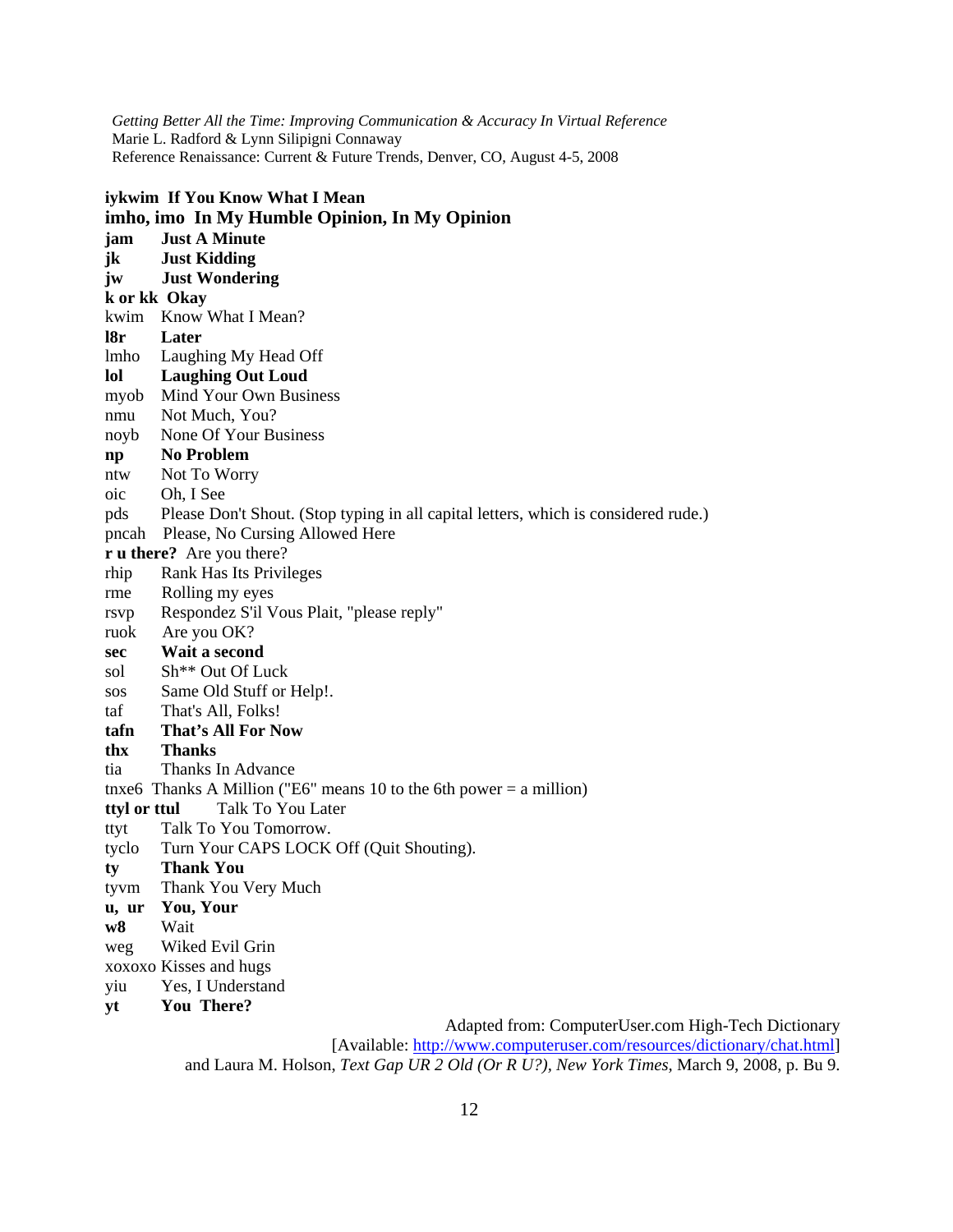### **Bibliography for Further Reading**

- Agosto, D.E., & Hughes-Hassell, S. (2005). People, places, and questions: An investigation of the everyday life information-seeking behaviors of urban young adults. *Library and Information Science Research*, *27*, 141-163.
- Agosto, D. E., & Hughes-Hassell, S. (2006). Toward a model of the everyday life information needs of urban teenagers, part 1: Theoretical model. *Journal of the American Society for Information Science and Technology, 57*(10), 1394-1403.
- Braun, L. W. (2002). *Teens.library: Developing Internet services for young adults*. Chicago: American Library Association.
- Carter, K. A. (2003). Type me how you feel: Quasi-nonverbal cues in computer-mediated communication. Etc, 60 (1), 29-39.
- Connaway, L. S., Radford, M. L., Dickey, T. J., Williams, J. D., & Confer, P. C. (in press, June, 2008). Sense-making and Synchronicity: Information-Seeking Behaviors of Millennials and Baby Boomers. *Libri (58).*
- Connaway, L. S. & Radford, M. L. (2007). The thrill of the chase in cyberspace: A report of focus groups with live chat librarians. *Informed Librarian Online [electronic journal]*  [Available:<http://www.informedlibrarian.com/guestForum.cfm?FILE=gf0701.html>]
- Goffman, E. (1972). Relations in public: Microstudies of the public order. NY: Basic Books.
- Goffman, E. (1956). The Nature of deference and demeanor. American Anthropologist 58(3):475-499.
- Hempel, J. (2005, December 12). The Myspace generation: They live online. They buy online. They play online. Their power is growing. *Business Week,* p. 86.
- Johnson, C. M. (2004). Online chat reference: Survey results from affiliates of two universities. *RUSQ, 43*(3), 237-247.
- Lankes, R.D., Nicholson, S., Radford, M. L., Westbrook, L., Silverstein, J., & Nast, P. (Eds.) (2008). *Virtual Reference Service: From Competencies to Assessment.* NY: Neal-Schuman.
- Lippincott, J. (2005). Net Generation Students and Libraries. In D. G. Oblinger, and J. L. Oblinger, J. L. (Eds.), *Educating the Net Generation*. Educause. [Available: [http://www.educause.edu/content.asp?PAGE\\_ID=5989&bhcp=1](http://www.educause.edu/content.asp?PAGE_ID=5989&bhcp=1) ]
- Nilsen, K. (2004). The library visit study: User experiences at the virtual reference desk. Information Research, 9(2) paper 171. Retrieved on May 13, 2005 from http://InformationR.net/ir/9-2/paper171.html
- Radford, M. L. (2008). *Interpersonal communication in virtual reference encounters in the Library LAWLINE Consortium*. In: R. David Lankes, Scott Nicholson, Marie L. Radford, Lynn Westbrook, Joanne Silverstein, and Philip Nast (Eds.) *Virtual Reference Service: From Competencies to Assessment*, pp. 77-88. NY: Neal-Schuman Publishers.